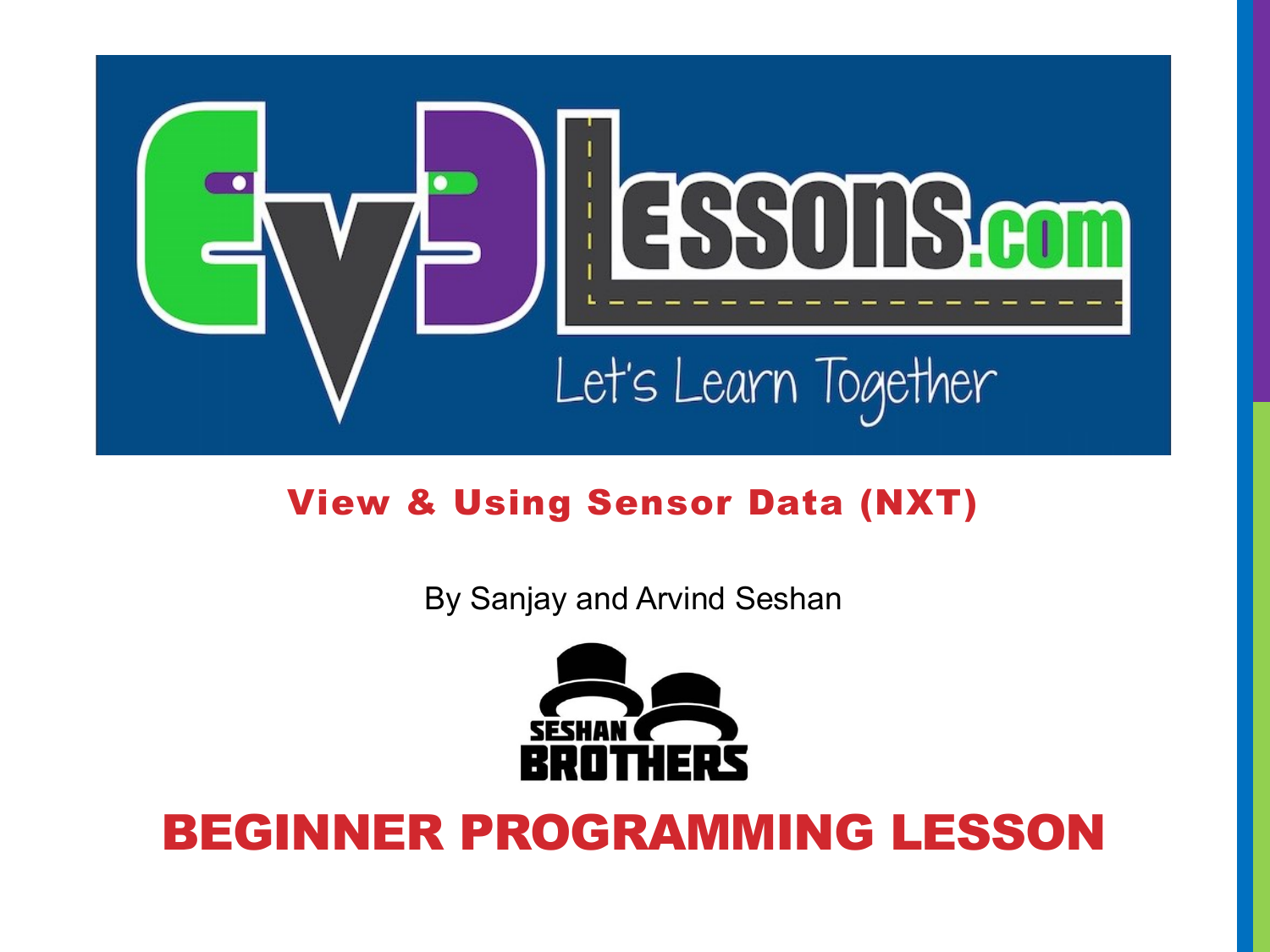## LESSON OBJECTIVES

- **1. Learn how to retrieve and use data from your sensors**
- **2. Learn how to use View on the NXT Brick**
- **3. Learn some examples of when and where View would be useful**
- **4. Try to solve some common problems using View**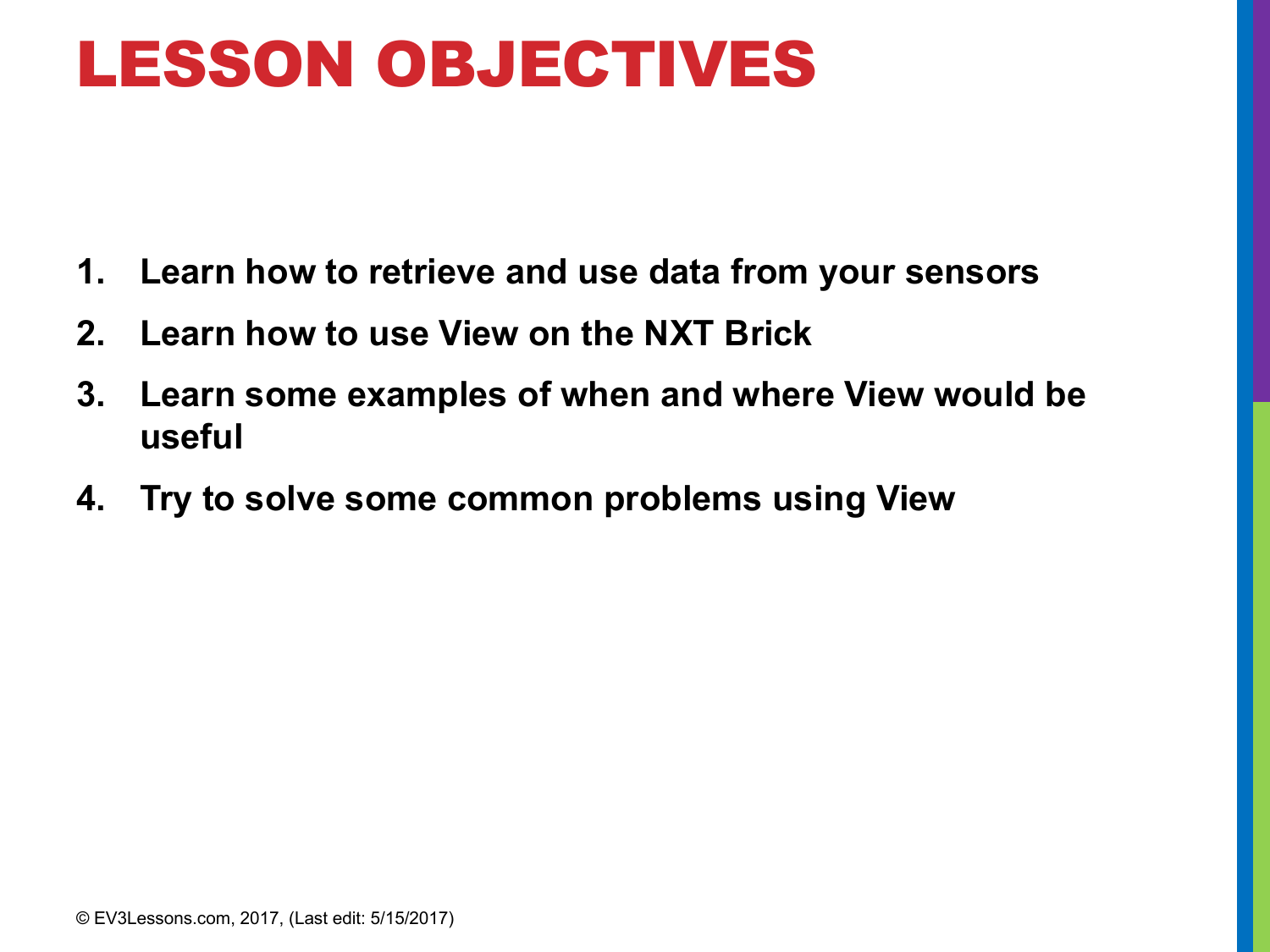## WHY DO YOU NEED SENSOR DATA?

**Sensor data can be….**

- Used to help program more easily (no more guess and check!!)
- Used to help program more accurately
- Used to debug code as well as build issues

### **VIEW is an easy way to access SENSOR DATA!**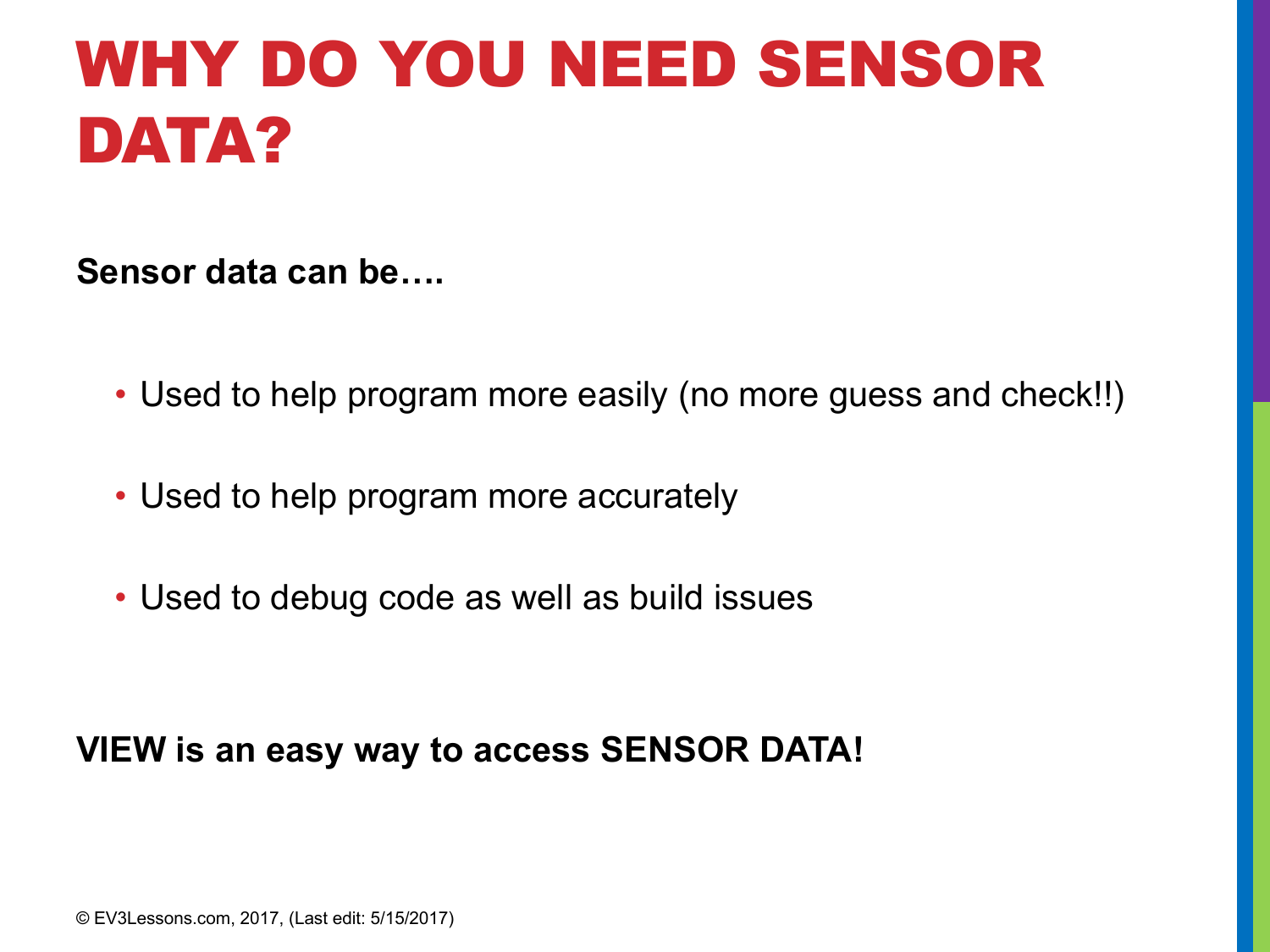# HOW DO YOU GET TO VIEW?

- **Step 1**:
	- Click the Left or Right buttons on the brick until you see "View"
	- Select this with the Orange button
- **Step 2:** 
	- Use the Left and Right Buttons to pick the sensor data you want to see
- **Step 3:**
	- Use the Left and Right Buttons to pick the Port the sensor is connected to



Image Credit: http://dkc.squarespace.com/waddlebot/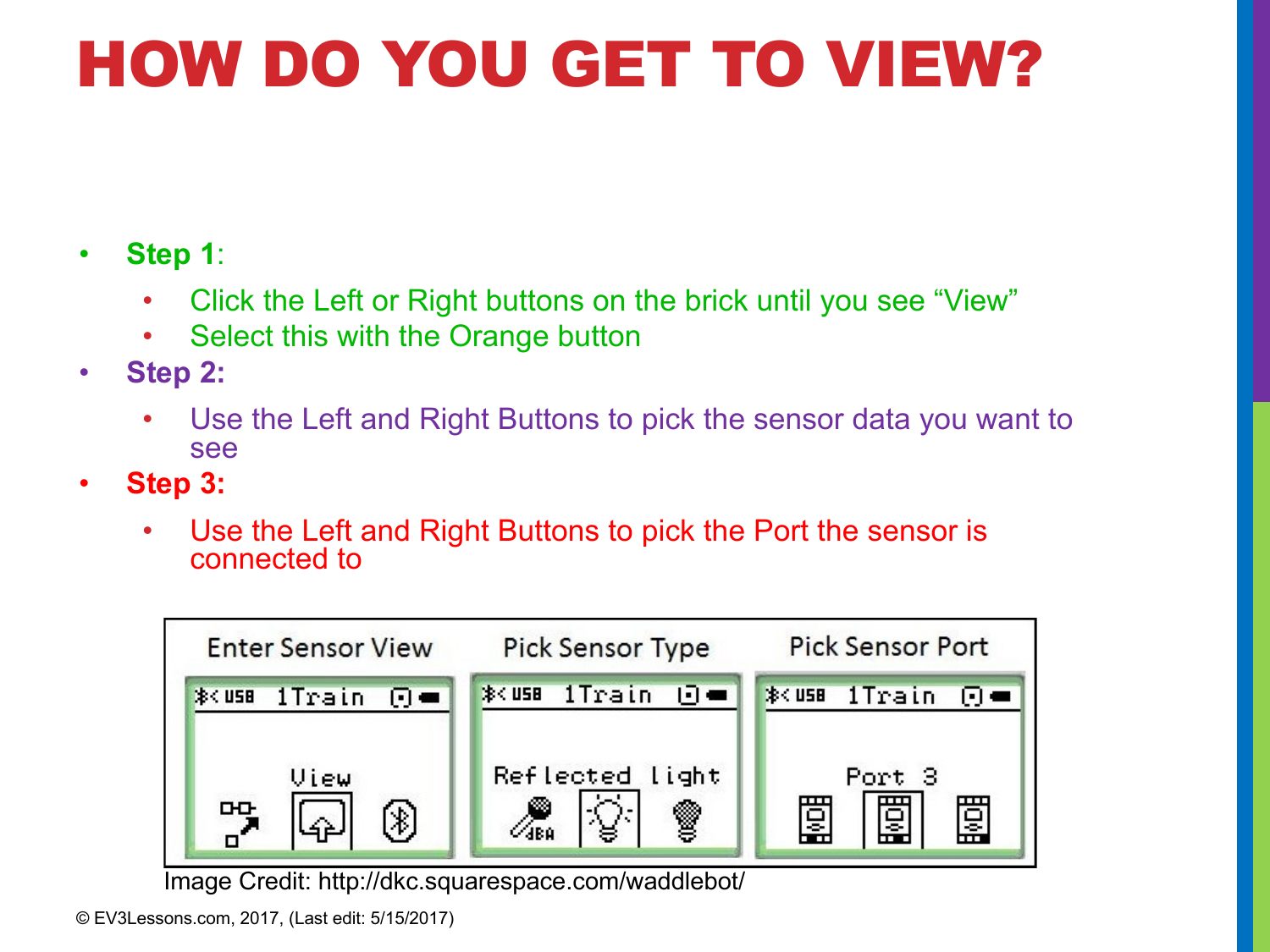# WHAT YOU SEE IN VIEW

- You will be the value of the sensor.
- You can use this value in your program for more accuracy
- Or you can use this value to check if your sensor readings as you hypothesize**.**



Image Credit: http://dkc.squarespace.com/waddlebot/

In this example, you are viewing the values for Reflected Light on Port 3 for a Light Sensor. The sensor was placed on a black area and then on a white area so that the programmer could have more accurate threshold readings.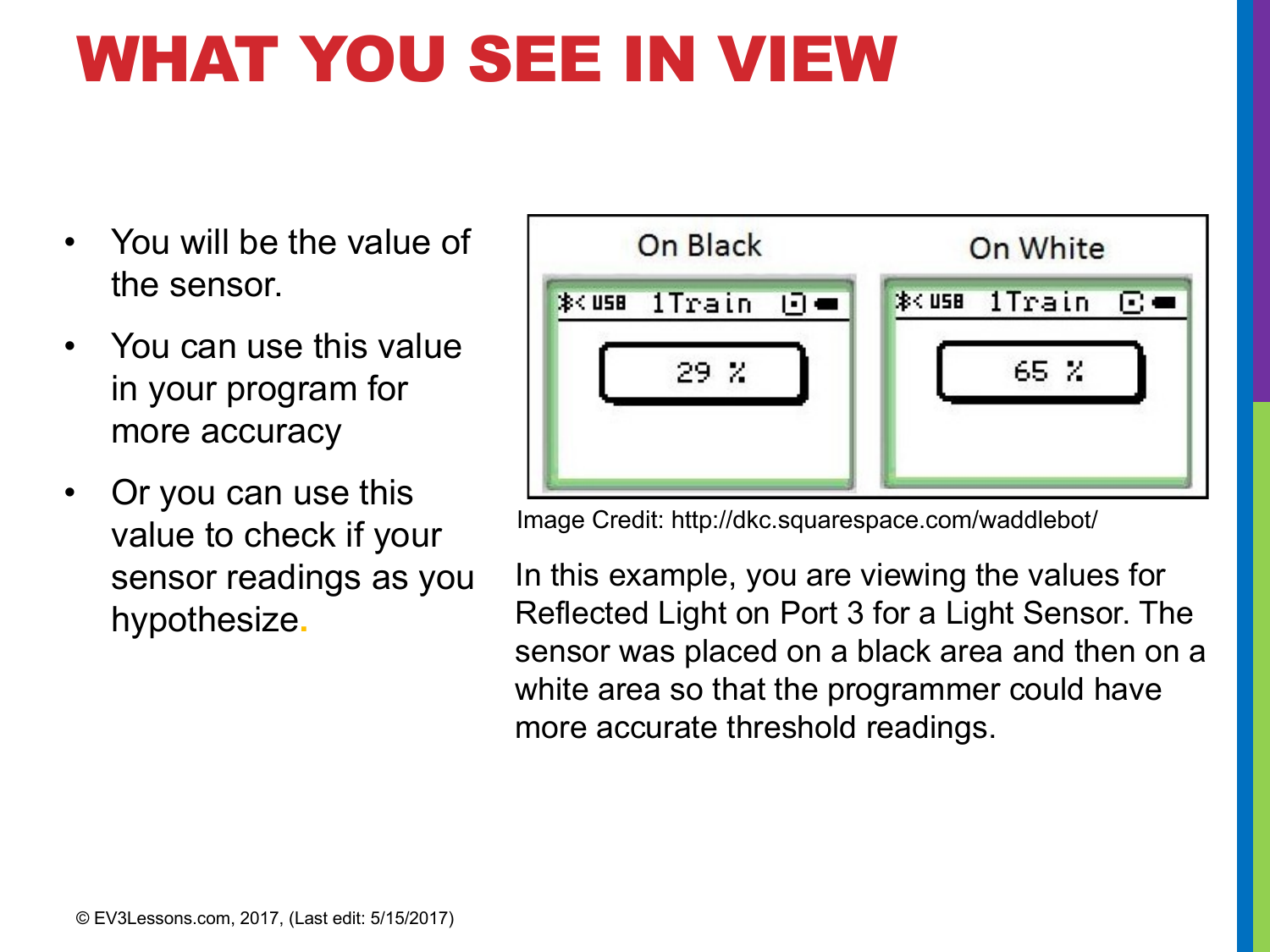## VIEW IS POWERFUL

**As you go through the rest of the lessons on EV3Lessons.com, you will use View often**

**As you complete each challenge, think about how View might help you.**

**The next page has many several examples to think about.**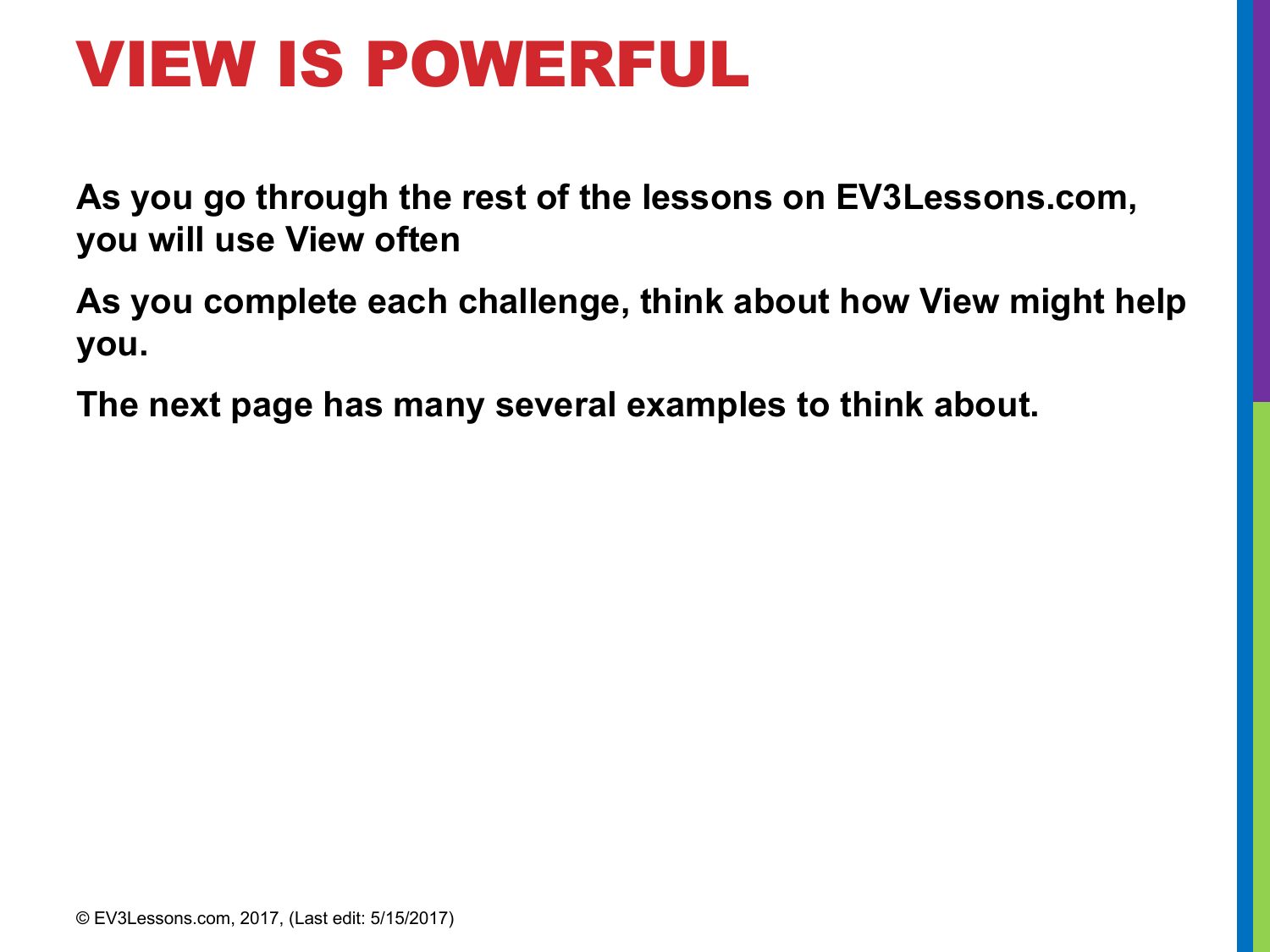# OTHER PROBLEMS YOU CAN SOLVE WITH VIEW



#### **Challenge 1: Program Easier/More Accurately**

I want to go from a starting point up to a LEGO model. I keep having to guess and check. How can I figure out how far away the LEGO model is?



### **Challenge 2: Program Easier/More Accurately**

I want my robot to turn 90 degrees. But 90 degrees in the real world is not 90 degrees in the steering block. So, how much does my robot have to turn to make a 90 degree turn?

### **Challenge 3: Debug Code**

The robot does not folllow the green line like I programmed it to do. Why not? What color does the robot think that green line is? Try placing the robot on different objects or parts of mat/picture – what colors or reflected light values does the sensor read



#### **Challenge 4: Check Builds**

I built my robot with the touch sensor a little bit inside the robot. I am not sure that the touch sensor is getting pressed enough. How can I make sure the sensor is getting pressed?



### **Challenge 5: Test Sensors**

I told my robot to stop when the Ultrasonic sensor is 20cm away. But it seems to stop earlier. Is the sensor working correctly? How can I see what the ultrasonic sensor sees?